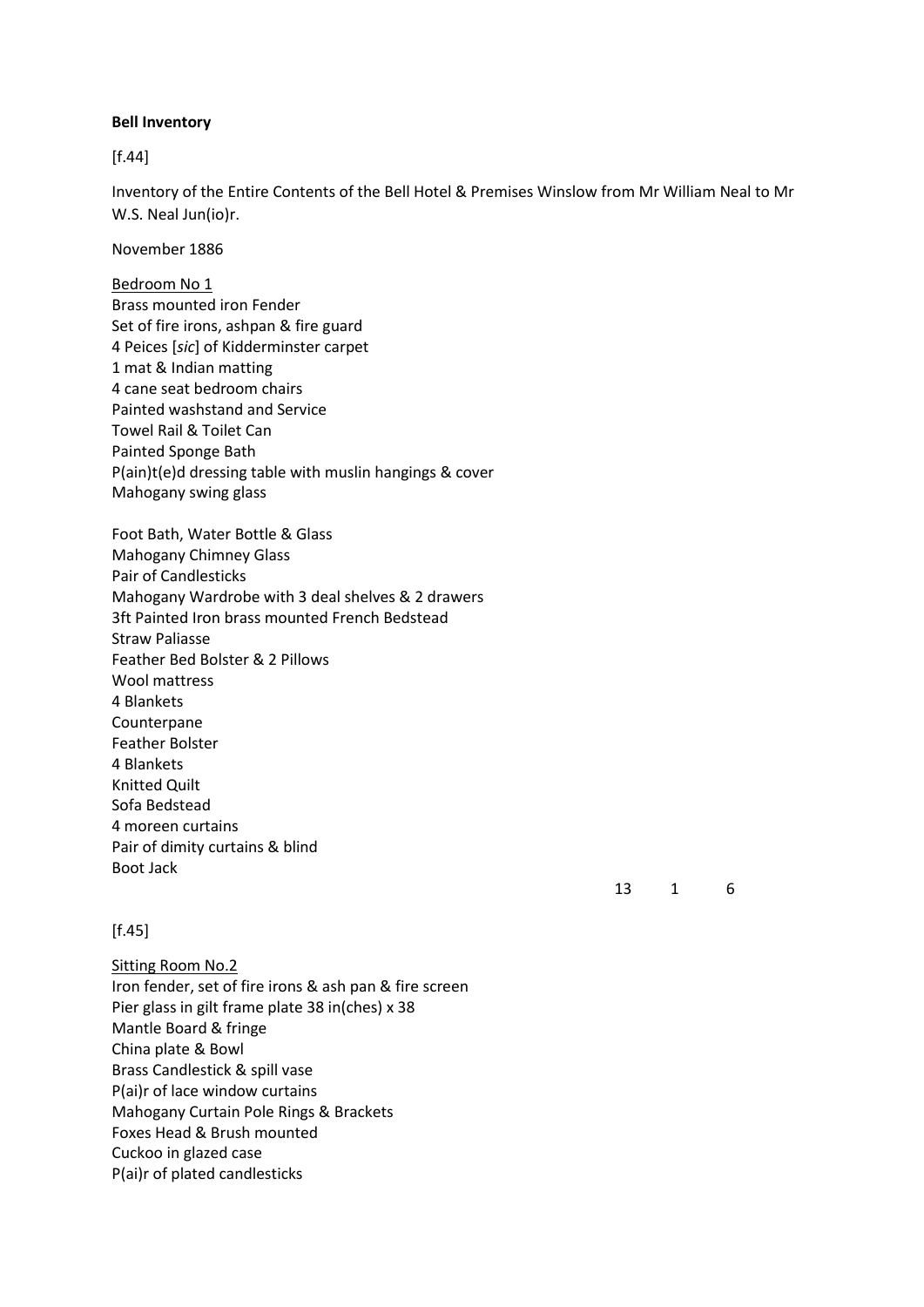Glazed case of foreign birds Small glass water jug 4 Walnut Chairs with maroon morroco seats and backs

Mahogany easy chair in morroco leather Ditto 2 antimaccasars Cane seat rocking chair with Cushion & antimaccasar Walnut Davenport with morrocco top Walnut Dining table on Pillar & Claws with 2 extra leaves Handsomely Carved oak Sideboard with Cellarettes & drawers Picture Brush Brussels Carpet to room (green ground) about 22ft x 15ft & Hearth Rug Wool mat Hot water Jug Walnut Occasional table with Green baize cover

33 19

#### [f.46]

Plated Tea Pot, Sugar Basin & Cream Jug Plated Cafetiere Set of 3 Hot water jugs 9 Pots Glass Butter Dish Copper Coal vase

Bedroom No 3 Brass fender & Set of Fire irons 3 cane seat bedroom chairs Painted angle washstand Toilet service, water bottle glass & sponge basket & Foot Bath Toilet Pail & Can Painted sponge Bath Painted towel Rail Mahogany dressing table with 3 Drawers

Mahogany Dressing Glass with 2 Jewellery Drawers Mahogany Bidet Chimney glass in gilt frame Pair of plated candlesticks Antique mahogany chair covered in Chintz with cushion Mahogany Table *de nuit* with marble top Mahogany Commode Antique oak double corner cupboard Chest of 5 mahog(an)y drawers P(ain)t(e)d deal Wardrobe with sliding shelves Tapestry Carpet to room ab(ou)t 16ft x 15 2 Pieces of Kidderminster carpet & Hearth Rug 2 wool mats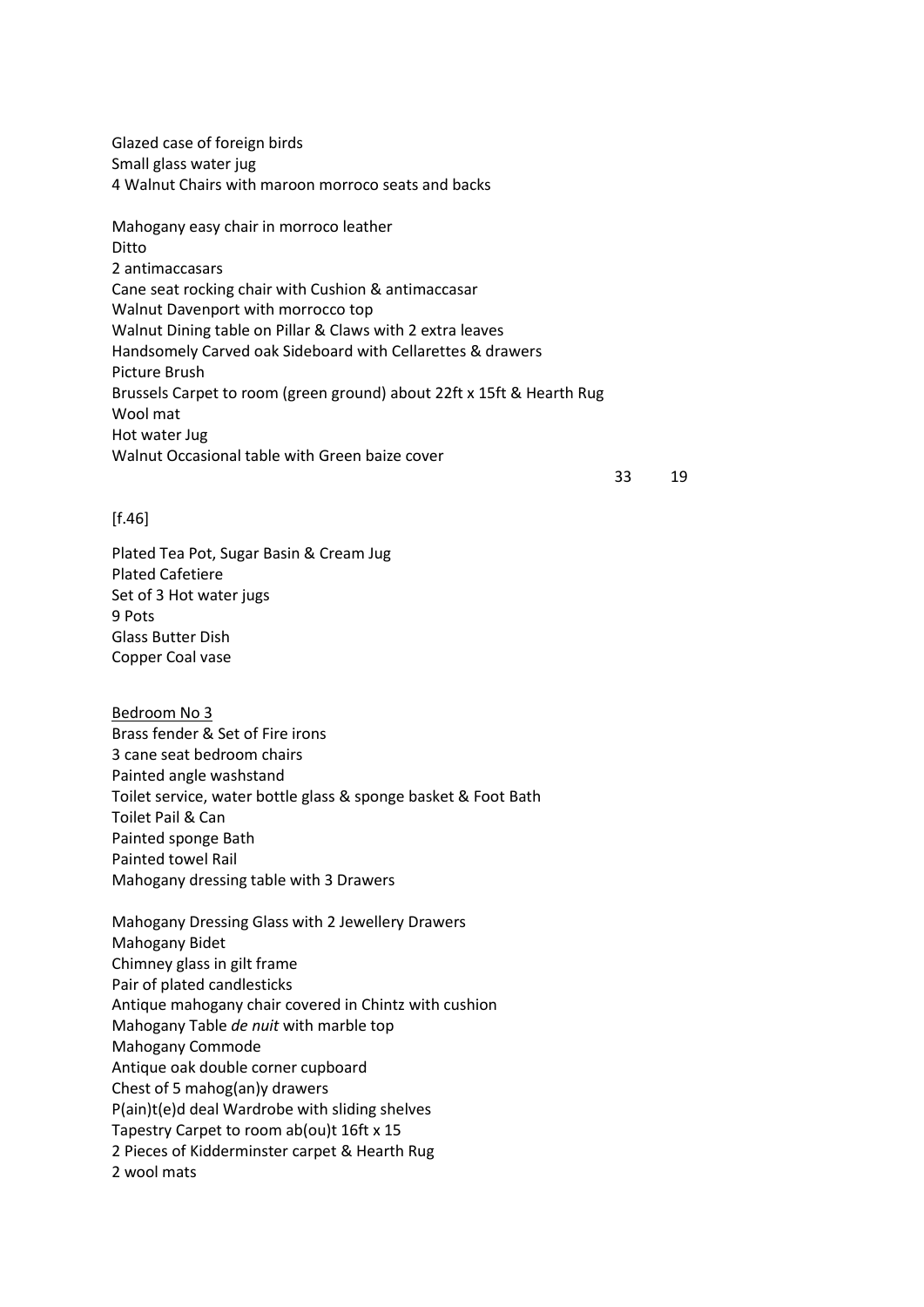Pair of Blue & white damask window curtains & 3 dwarf muslin window blinds

16 8 6

### [f.47]

Mahogany half tester bedstead & green & white damask Furniture Feather Bed Bolster & 2 Pillows Wool mattress 4 Blankets Marseilles Counterpane 12 Custards in cupboard 11 Champagnes

Sitting Room No 4 Steel mounted Circular iron fender Set of fire irons & ashpan Mantle board worked on cloth Pier glass in gilt frame plate 38 x 28 Stags Head & antlers Mahogany mounted

10 Mahogany Chairs with horse-hair seats 2 arm D(itt)o Papier-maché Occasional table Worked Bracket Mahogany \Easy/ chair in maroon leather covered in Cretonne Walnut Couch covered with maroon brocaded rep & cretonne cover 3 tier mahogany dinner wagon Circular mirror in gilt frame with candleabra [*sic*] surmounted by eagle Stags Head & Antlers P(ai)r of cut glass decanters D(itt)o 6 Clarets 3 Ports Quart Decanter 22 16 6

[f.48]

Plated Teapot Butter Dish 2 white & gilt basins Mahogany card table Wicker fire screen Mahogany easy chair in Leather Covered with Cretonne Mahogany Dining table with 2 extra leaves & crimson cloth cover Pair of engravings in gilt frames Portrait of "Sir Harry Verney" in gilt & glazed frame Stags head Pair of oil Paintings in gilt frames "The Miser" & "The gambler" P(ai)r of lace curtains Painted cornice Pole brass rings & cornice ends Brussels Carpet to room about 22ft x 18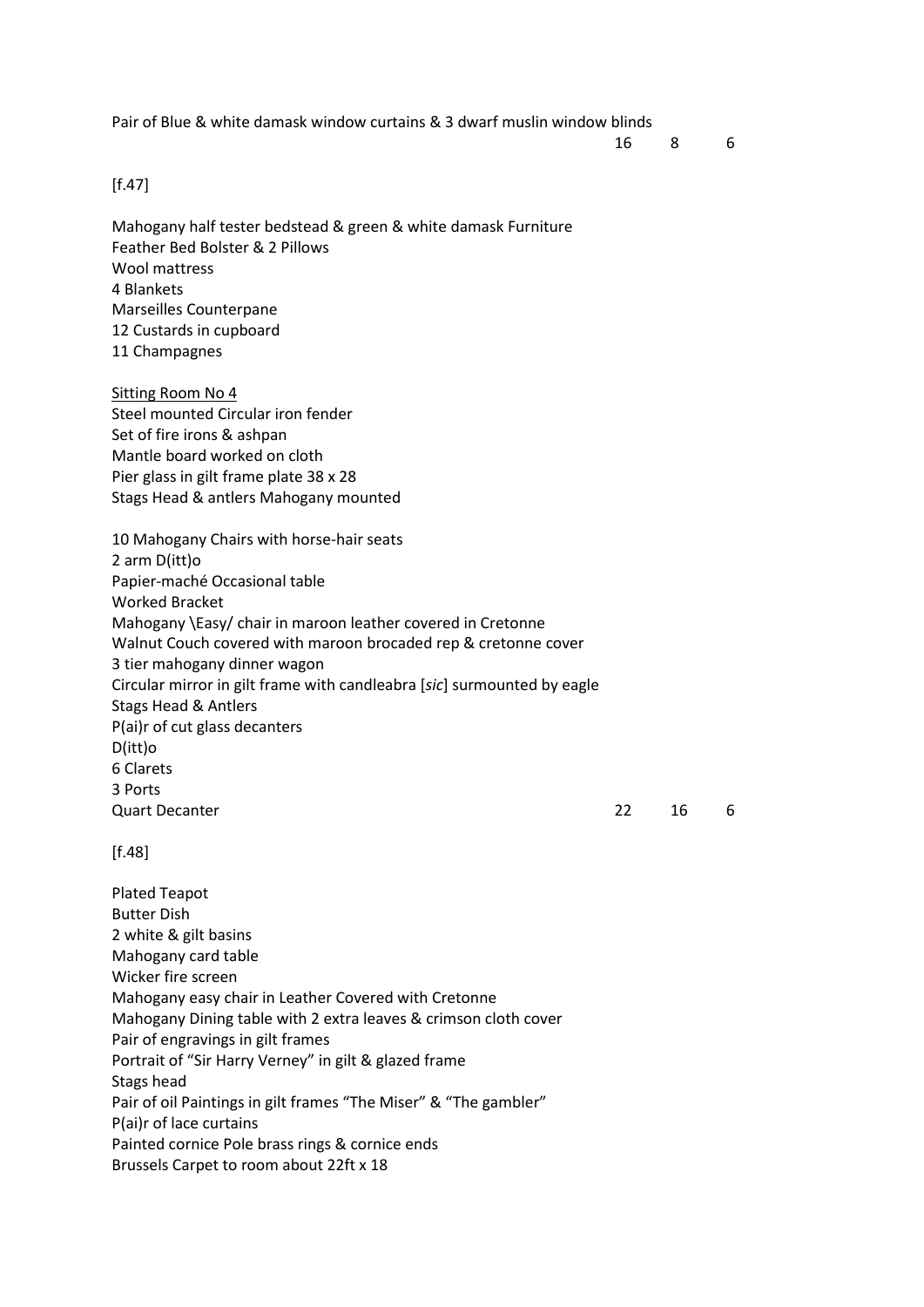The width of Floor Cloth round outside of D(itt)o Skin rug Mahogany table in Corner of room with enmans [*sic*] cover

Bed Room No 6 2 flag seat Chairs Angle washstand, part set of service & Towel Rail Mahogany toilet glass Bed Room Carpets Painted Brass mounted iron French Bedstead Wool mattress Feather Bed Bolster & Pillow 3 Blankets Counterpane

17 12

- $[f.49]$ Bedroom No 7 Brass mounted fender & set of fire irons P(ai)r of Bedroom candlesticks Painted Sponge Bath 3 cane seat Chairs Oak Bidet Painted toilet Can Mahogany chest of 4 drawers Mahogany toilet glass Set of toilet service Small mahog(an)y Towel Rail 2 Pieces Kidderminster carpet to Room Painted iron French Bedstead Straw Pallasse Wool mattress Feather Bed, bolster & 2 Pillows 3 Blankets
- Counterpane Pair of dimity window Curtains & muslin dwarf blinds

Landing

Ab(ou)t 24 yards of Floor Cloth on landing D(itt)o on stairs ab(ou)t 7 yards 10 Brass stair rods 7 mats & 2 wool D(itt)o Mahogany sideboard with 2 cellarettes & drawers 5 Breakfast Cups 5 saucers & 8 Plates 2 Painted toilet Cans

Bed Room No 11 3 rush seat Chairs Painted washstand part service water bottle glass & towel rail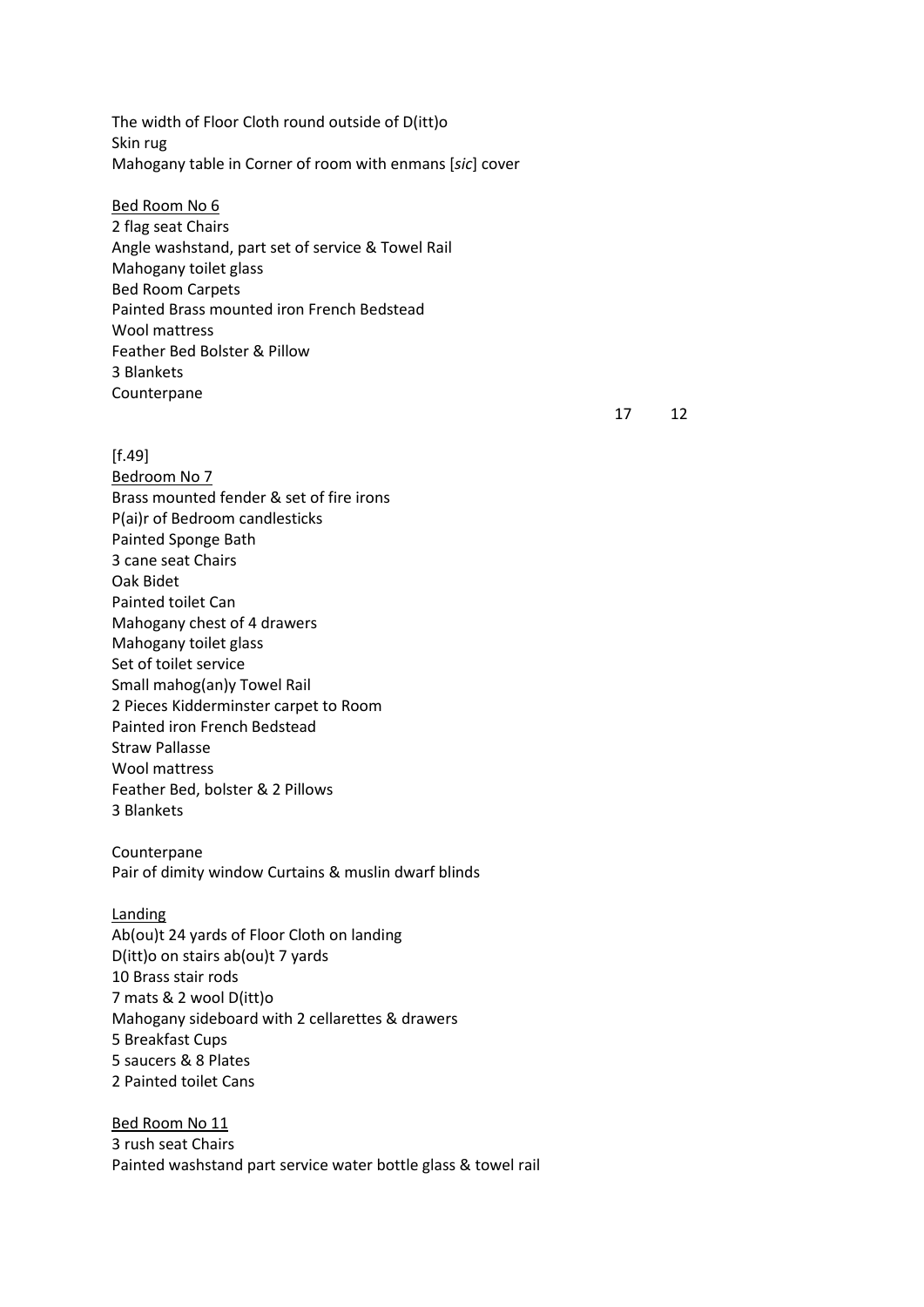[f.50] Mahogany Dressing table with Drawer Mahogany Dressing glass Mahogany Chest of drawers & Commode Painted Bedstead Straw Paliasse Fibre Mattress Feather Bed Bolster & 2 Pillows 3 Blankets White Marseilles Quilt Bedroom carpet Pair of crimson moven [*moreen?*] Window Curtains

Bed Room No 12 Iron fender & part set of fire irons & guard Set of Toilet Service & Towel Rail

Painted Dressing Table Mahogany Toilet Glass Pair of crimson moven [*moreen?*] window curtains & dwarf muslin blind 3 painted Cane seat Chairs Painted Hip Bath Mahogany Commode P(ai)r of Bedroom candlesticks Felt Carpet to Room & Hearthrug Painted iron Bedstead Straw Paliasse Wool Mattress Feather Bed Bolster & 2 Pillows 3 Blankets Marseille Quilt About 11 yards of Crimson Stair Carpet & mats

[f.51]

Bedroom No 8 3 Rush seat Chairs Painted washstand with 2 drawers & part service, water bottle, glass & splash guard & towel rail Mahogany folding table Mahogany toilet glass Painted chest of 5 drawers 4 ft 6 painted iron French bedstead Flock mattress Feather Bed, Bolster & 1 Pillow 3 Blankets Knotted Counterpane & valance 3 Pieces of Bedroom Carpet & Matting

Dwarf muslin window blind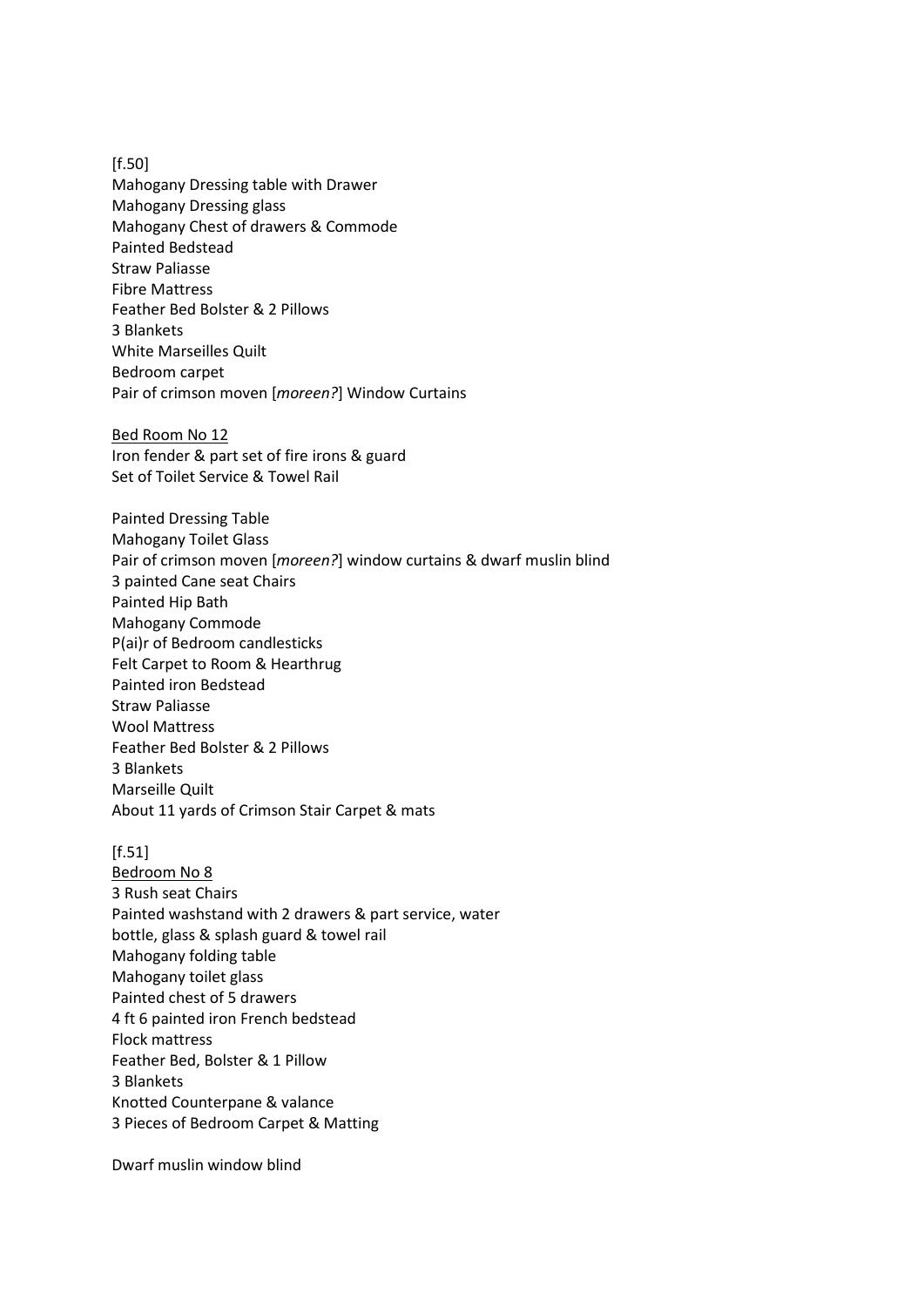Bedroom No 9 About 9 yards of Dutch Carpet Iron fender 4 flag seat Chairs 2 arm D(itt)o Painted washstand part service & towel Rail Mahogany Chest of 4 Drawers Mahogany Toilet Glass P(ain)t(e)d Mahogany wardrobe 2 drawers &c 4 Post brass bedstead & white dimity furniture Wool Mattress Feather Bed Bolster & 2 Pillows

 $[f.52]$ White Marseilles Quilt Painted Linen Press Pair of dimity window Curtains & blind About 9 yards of Carpet to Landing & 2 wool mats

Bedroom No 10 3 antique chairs with horse hair seats P(ain)t(e)d 4 foot iron French Bedstead Painted Cupboard Part Toilet service P(ai)r of crimson Moven [*moreen?*] Window Curtains & Valence Mahogany wardrobe with 2 drawers

Three Bedded Room Press Bedstead Straw Palliasse Flock Bed Feather Bed Straw Palliasse Blanket & Quilt 2 Mahogany Chairs Chest of 5 oak Drawers Moreen window Curtains Linen basket Q(uanti)ty of floor Cloth to Landing

Tap Room Painted Double Corner Cupboard 56 stem ale glasses @6d 5 Decanters 8 Salts (various) 2 Mustard Glasses

 $[f.53]$ 12 Cruets 3 Mustards & 7 spoons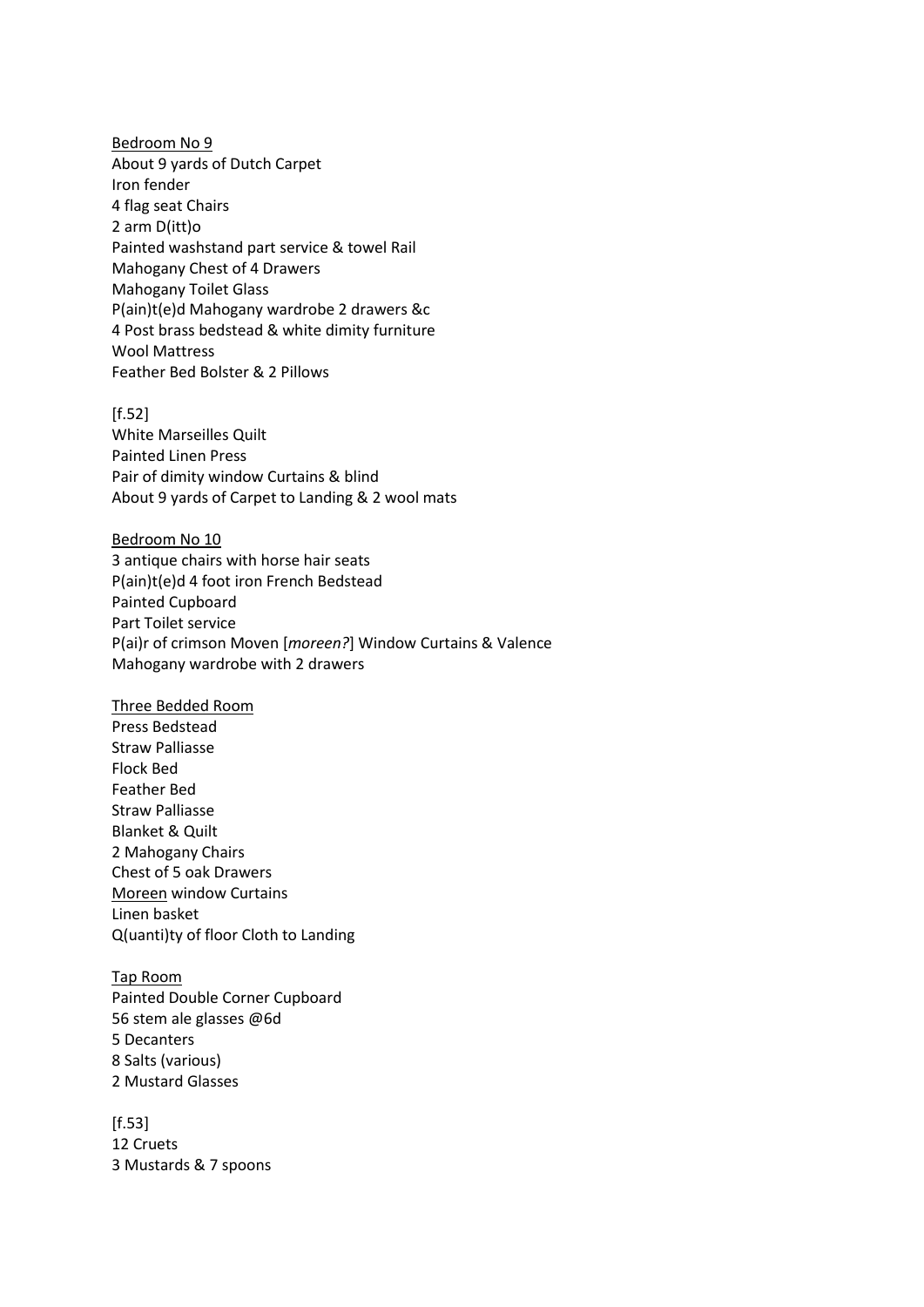3 Punch Bowls 40 willow pattern Plates 4 fold screen 5 Boards & 8 trestles to form tables 4 deal Tables with legs Iron Fender & set of fire irons 56 Windsor Chairs 2 arm D(itt)o Iron Fender 2 covered settees Mahogany folding Table

Billiard Room Iron Fender & set of fire irons 5 windsor arm chairs

Sundy [*sic*] Carpet P(ai)r of rep Curtains & Iron Rod Green Billiard Cloth Oak Table with 2 drawers Mahogany Billiard table by "Burroughes & Watts" with 9 cues, 2 long D(itt)o, 1/2 butt, full butt, 3 rests, Mahogany marker & mahogany Case for Billiard Balls 16 Balls & wicker case 6 gas shades & 2 Brushes & 6 cushion warmers Iron Coal Hod & Billiard Iron

Smoke Room Iron Fender & set of Fire irons 16 windsor chairs

 $[f.54]$ 3 arm chairs Mahogany round Table Mahog(an)y dining Table D(itt)o Inkpot Mahogany table " round D(itt)o Wheelback settee P(ai)r of spill vases Coal hod

Little Parlor Iron Fender & set of fire irons 6 Mahogany Chairs with horse hair Seats 2 arm D(itt)o Mahogany arm Chairs covered in rep P(ain)t(e)d fire screen Spill vase & chimney ornaments

P(ai)r of plated candlesticks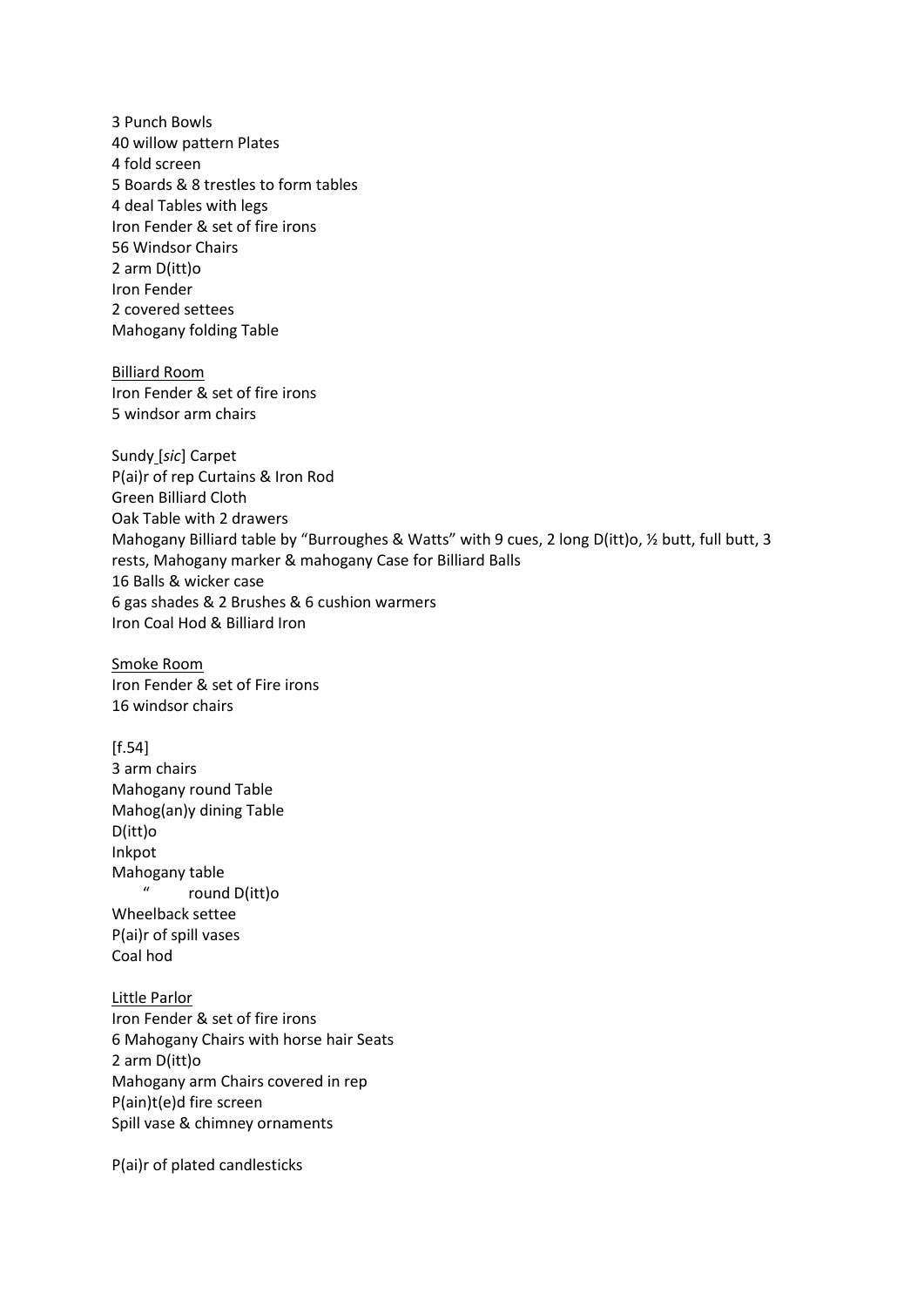Paraffin pedestal Lamp Brussels carpet to room (with green ground) ab(ou)t 15 x 15 Hearth Rug & piece of Floor Cloth Chimney glass in gilt frame P(ain)t(e)d inkstand Commercial Room Iron Fender, set of fire irons & ashpan 6 mahogany Chairs covered with American cloth 2 arm D(itt)o Mahogany Pembroke table with 2 drawers Inkstand & 2 clothes Brushes [f.55] Mahogany folding table (to form Dining table with Circular Ends in Little Parlor) Oil cloth to D(itt)o Mahogany Couch in horse hair & 2 cushions Mahogany dining table & cover Brussels carpet to room ab(ou)t 15 x 18 Hearth Rug Chimney glass in guilt [*sic*] frame 20 Champagnes 39 Clarets 15 Sherries 70 D(itt)o 54 Tumblers 4 quart decanters P(ai)r of D(itt)o 2 Plated Toast Racks Glass Butter Dish 3 glass celery vases 6 Teapots (various) Breakfast set (blue & white) ab(ou)t 40 pieces 29 wine glasses 3 glass fly catchers 13 Pint jugs 3 quart D(itt)o 32 Cups & saucers (white & quiet) Dessert service ab(ou)t 27 pieces Part Breakfast service ab(ou)t 14 Cups & saucers Ab(ou)t 30 Plates (various) 5 soup plates & sundy [sic] plates & dishes Teapot & sundries Bar Brass mounted guard set of fire irons & ashpan [f.56] 5 windsor Chairs 2 mahogany Chairs in leather cloth

Ladys Chair covered in Cretonne & cushion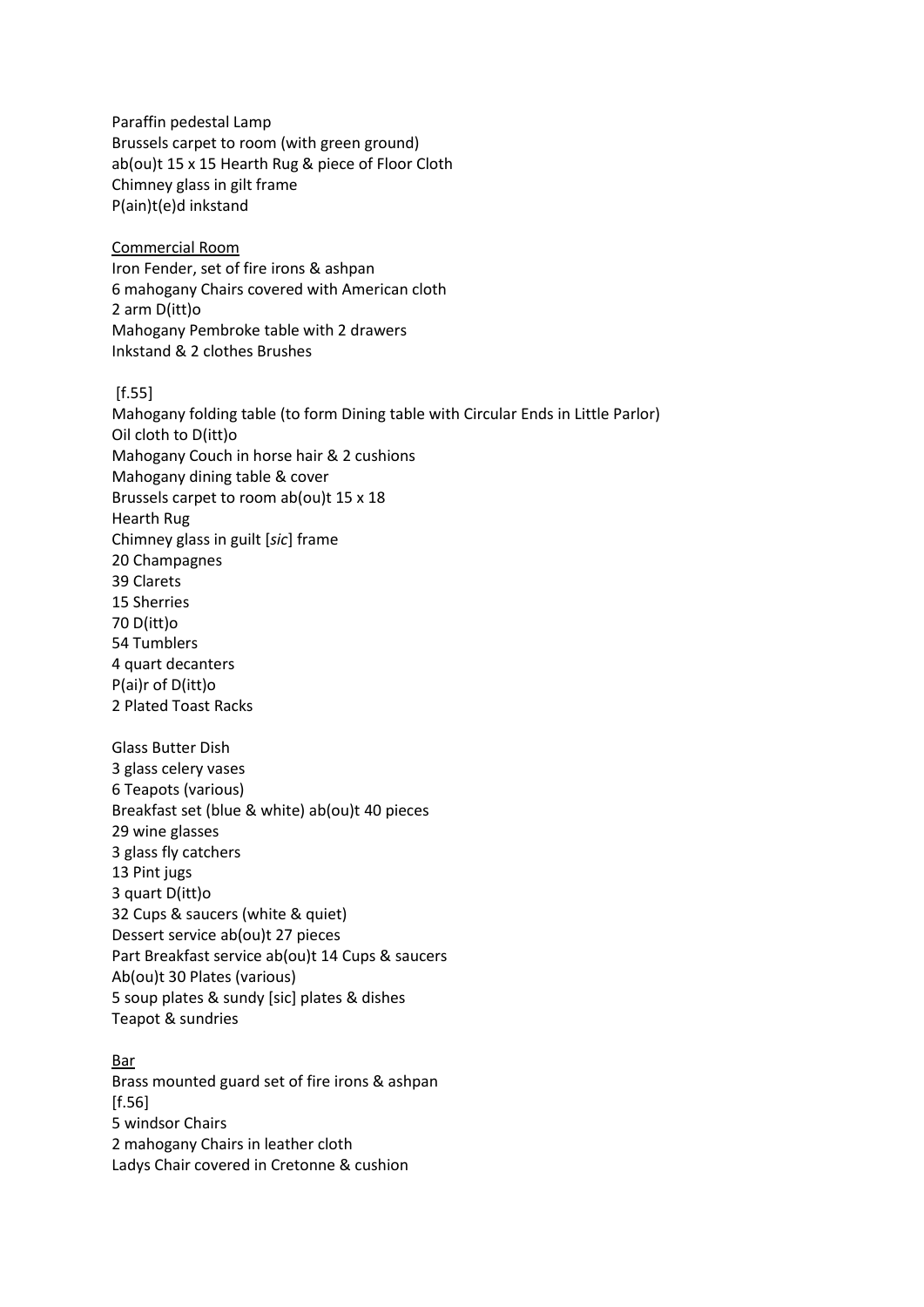Table with drawer & American cloth cover Stationery Cabinet Mahogany table with 2 folding leaves & cover Mahogany round table with American cloth cover Cocoa matting to room & Hearth Rug Hassock Mahogany Bureau with 4 drawers glazed book shelves <over?> with 3 shelves Oval mirror in gilt frame Spill vase & chimney ornaments **Corkscrews** 4 Painted spirit Barrells with Brass taps 4 half pint pewter measures 4 pint D(itt)o 2 quart D(itt)o 7 spirit measures including 2 half quartens 2 quarters, 1 ½ pint, 1 pint & 1 quart 39 tumblers 5 soda water glasses & 10 tumblers 5 funnells glass jug Sugar basin & lemon presses 2 nickle [*sic*] Measures 2 papier-maché trays 5 spirit glasses 6 D(itt)o 12 wine glasses 2 small Knips[?] 20 Hocks Small Decanter [f.57] 2 Plated soup basins 2 P(ai)rs Decanters 1 P(ai)r of D(itt)o 1 Decanter 11 half D(itt)o 31 wine Glasses 6 Champagnes 12 Clarets 18 wine Glasses 27 nip Glasses 9 Egg Cups 2 vinegars, 2 peppers & 2 salts P(ar)t tea service (white & gilt band P(ar)t green dessert service 3 Canisters P(ai)r of sugars Nippers Sugar Tin Copper Coal vase wicker plate basket Q(uanti)ty of Brown Jars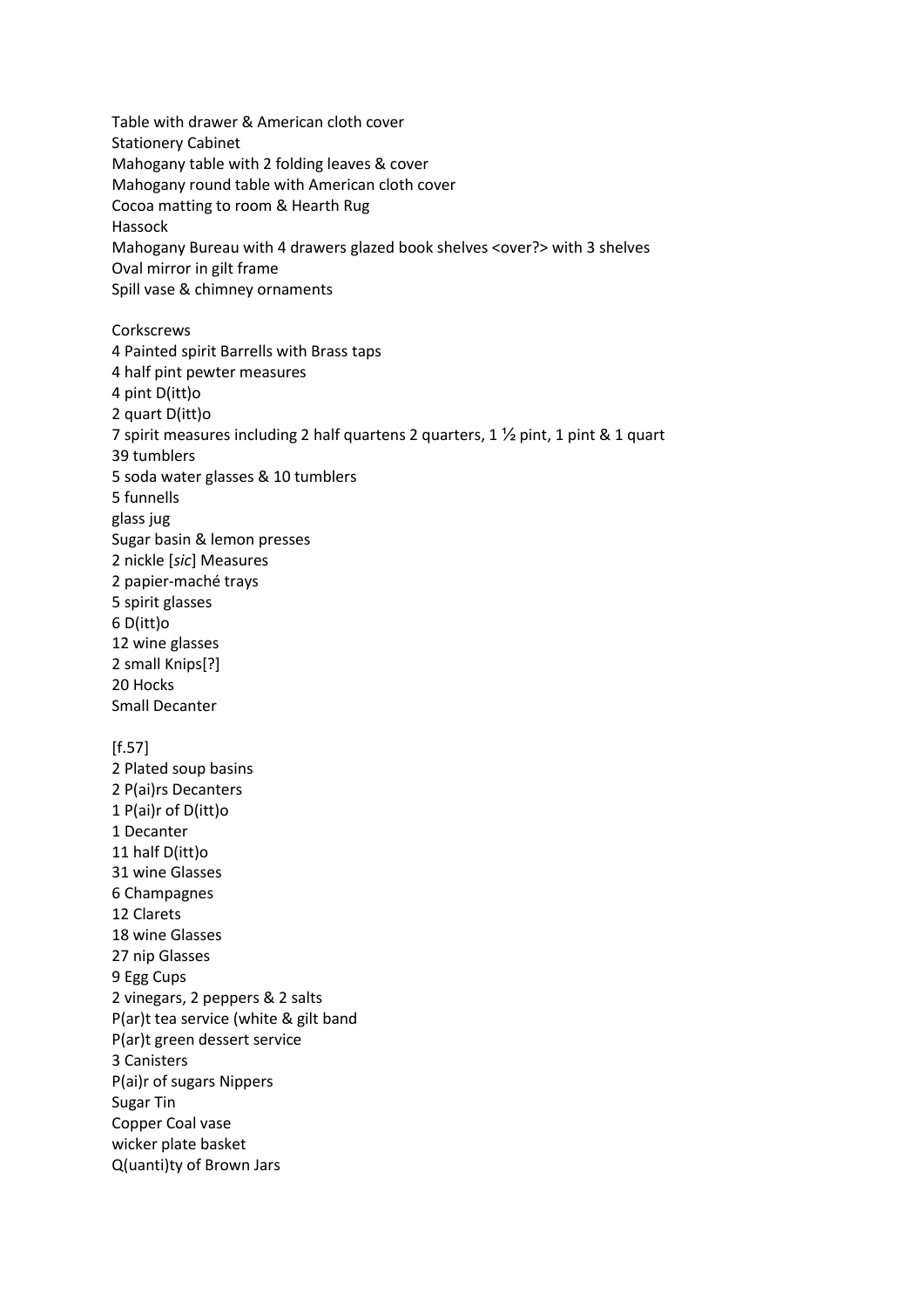Sugar Sifter & Nippers Brass Tobacco box 2 small waiters 2 cream Jugs & Basin

#### Kitchen

Large Kitchen Fender & fire irons Large copper Boiler with Brass Tap Copper Tea Kettle Towel Horse 4 windsor chairs Set of 6 Black tin meat covers Set of 6 meat covers 11 plate covers 4 hot water Plates 2 Copper stewpans 2 " lids Mincing machine on steel[?] stand

[f.58]

Whisks, Skewers, Egg Beater & crumb brush Copper tea Kettle Copper preserving pan Copper stock Pot 2 Copper lids Small copper stew pan & 2 copper lids copper omelet pan 46 willow pattern plates Sundy [*sic*] blue & white ware Tin lined Screen 2 copper stew pans & lids 1 D(itt)o Tin Can & small Kettle Carver & fork Q(uanti)ty of soap Q(uanti)ty of Blue 20 white handled Cheese Knives 30 knives 14 small Forks 12 Large D(itt)o

P(ain)t(e)d Knife Tray 6 P(ai)rs of Carving Knives & orks (buckhorn handles) 3 P(ai)rs of white handled D(itt)o 2 steels 2 Oyster Knives Q(uanti)ty of forks in Box " of skewers 9 spits & 1 Cradle spit, 11 holdfasts & 9 screws 4 Chairs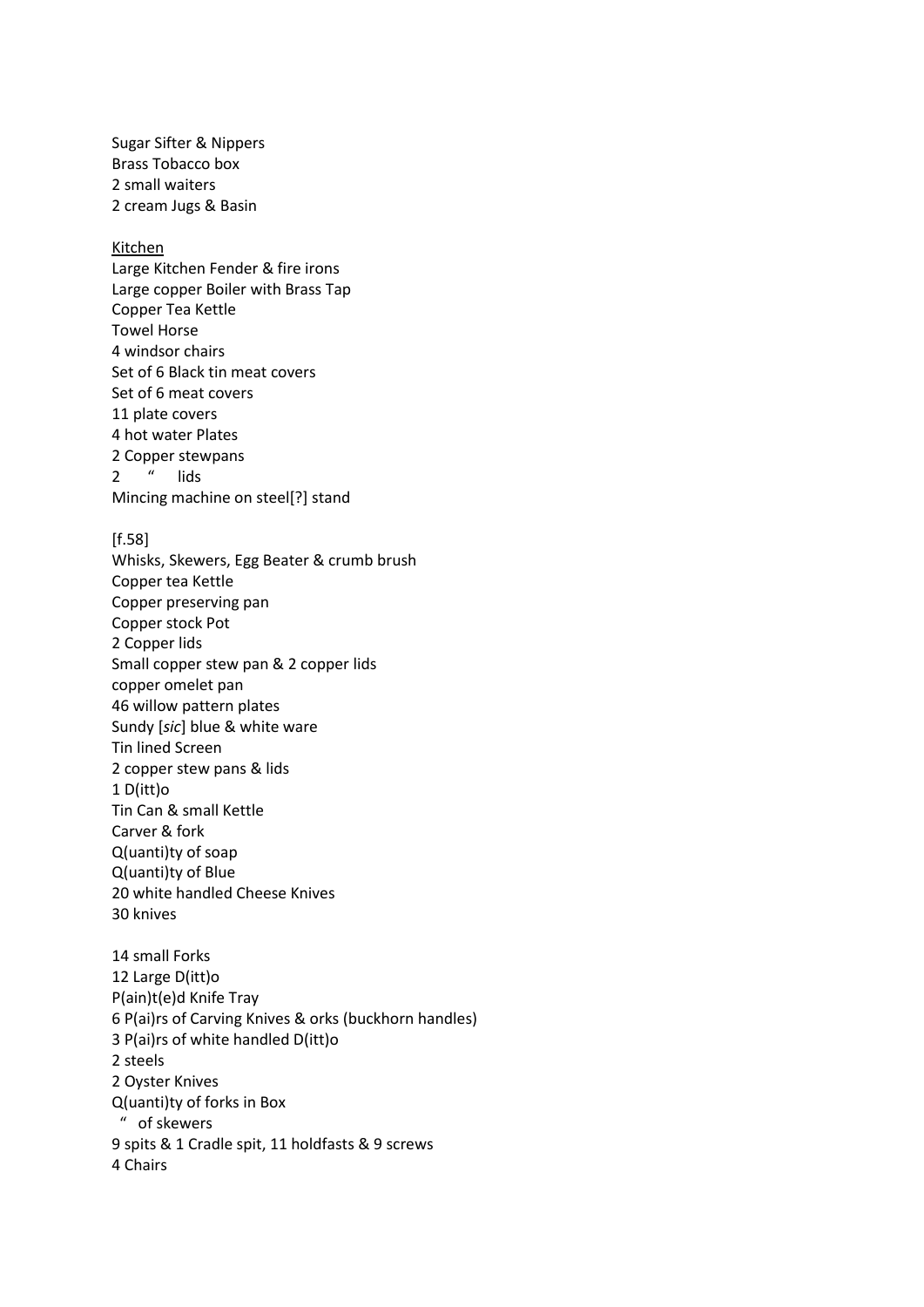Frying pan Wine sieve Q(uanti)ty of patty pans Sundries 19 wooden spoons Q(uanti)ty of sundy tin ware of black pepper Copper fish kettle Tin D(itt)o Tin Boiler  $[f.59]$ Turbot Kettle Dutch oven & wire seive Collar head Tin Scullery 5 frying pans 15 iron saucepans 4 Ladles 3 gridirons 7 sundry Jugs Chopping Board & Knife Small Brown pan & earthenware jar 2 hair seives Coffee mill 2 iron Bowls Large copper stock pot Large coffee pot 2 Frying Pans 2 Brooms 2 Trays Old Fender Large deal Plate screen / Tin lined Tin Boiler Copper stew pan & small saucepan Two wood washing Trays 2 wood pails Part set of dinner service Chopping Board Deal Table Part set of dinner service about 40 Pieces Store Cupboard

22 Soup Plates 87 Large Plates 24 Pudding D(itt)o 21 Dishes (various) 6 Sauce Tureens, stands & covers Soup Tureen cover & stand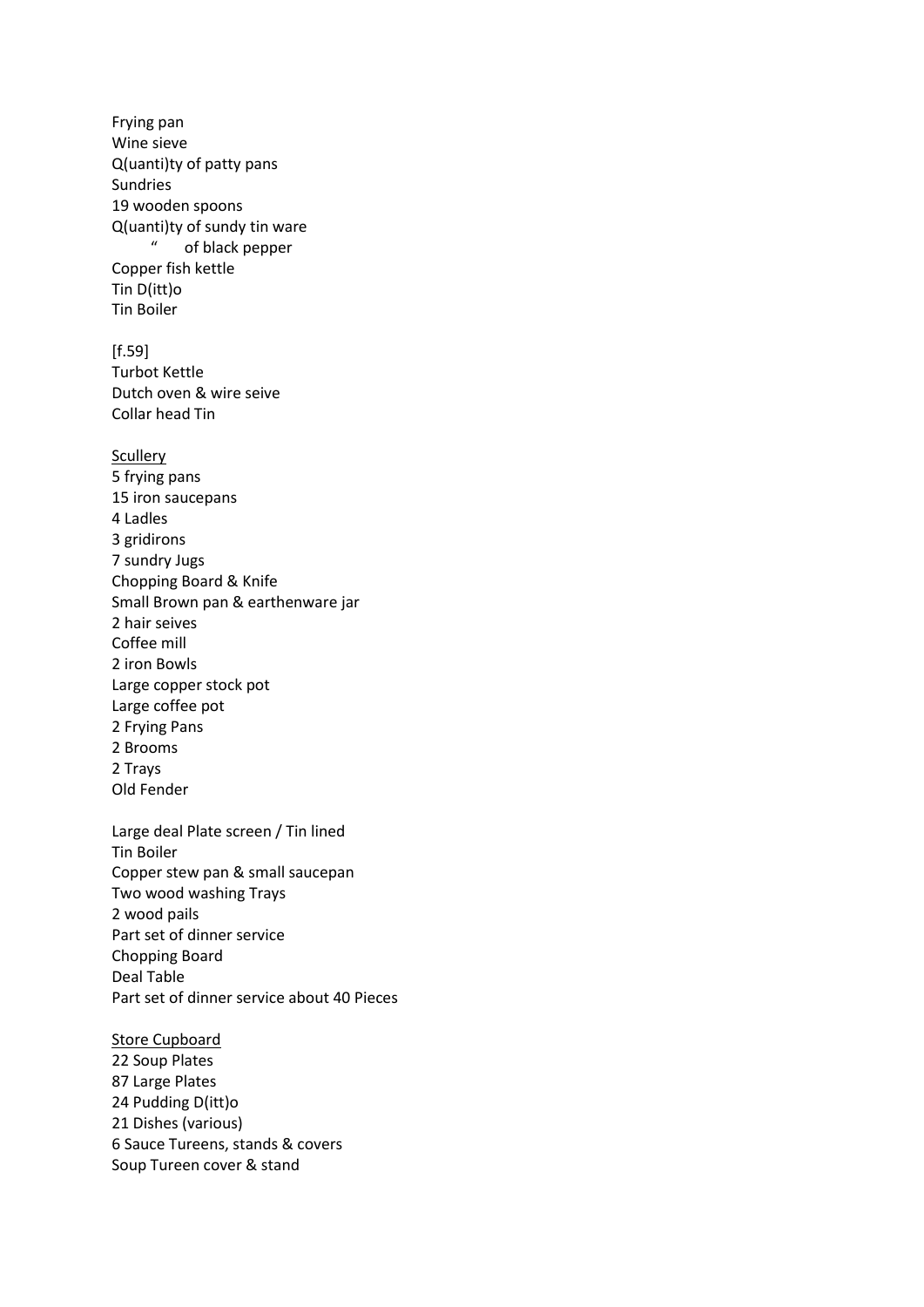[f.60] 8 vegetable Dishes & Covers 2 hash Dishes 9 Pie Dishes 9 small dishes 9 pudding moulds Tin mould Copper warming pan 2 Tureens, covers & stands 5 sauce Boats Hash Dish 5 vegetable dishes & covers Q(uanti)ty of Bottles & jars 5 yellow Basins & Colander Ab(ou)t 12 brown preserve jars 2 baking Tins Paste Board 2 Plate Baskets 1 lined with tin 2 Knife Trays Enammelled stewpan 3 large dripping pans **Small Scullery** 5 various Trays 4 Coffee Pots 3 Teapots (various)

5 Plates 6 Dishes 2 muffin dishes & Covers & 7 Cheese plates Small Cruet Stand & 3 Cruets 3 water Bottles 3 soda water Glasses 9 tumblers Nip & wine glasses Pewter Pint 4 tumblers 2 Bedroom Candlesticks 2 Glass Tubs 5 meat Covers Oak linen Press on stand

 $[f.61]$ Deal flour Box Deal tin lined meat Screen Deal Salt Box & Q(uanti)ty Salt 3 Bass [*sic*] Candlesticks Sallad [*sic*] drier

Monks Room Large fish Kettle Gas stove "The Wonder" Copper stew pan & cover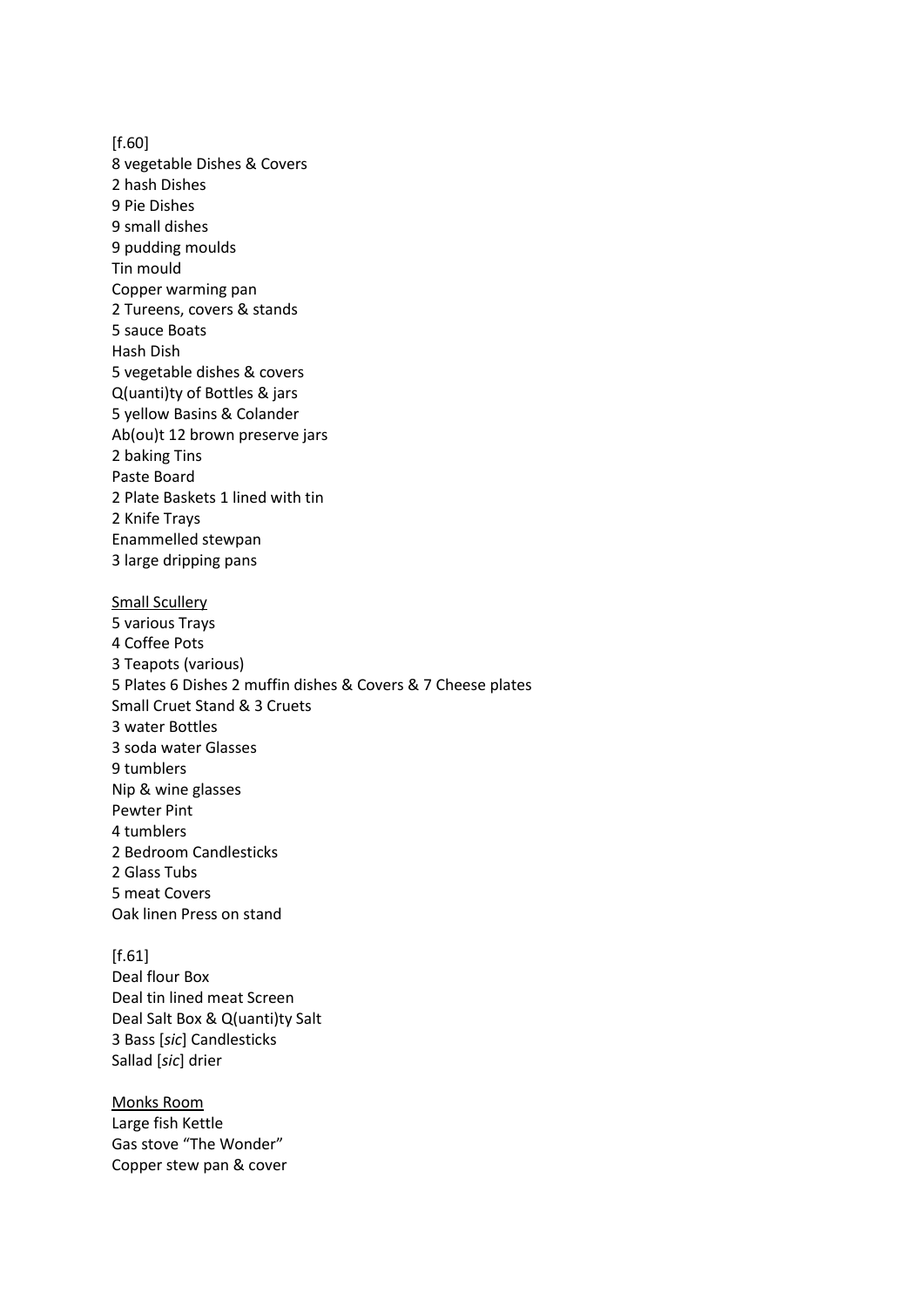Board & pair trestles Set of 4 steps Sausage mill

**Nursery** Chest of 6 drawers P(ain)t(e)d double **Corner** Cupboard

Part set of Dinner Service (grey & white) about 240 peices Brass mounted Fire guard, Ash pan & set of fire irons Board & p(ai)r trestles Piece of Brussells carpet & hearthrug Pair of rep window curtains Barrell of Pipes Bowl & Looking Glass Set of Blacking Brushes Tin Bowl & Broom Mahogany Butlers Tray

Tap Room Fender & part set of fire irons 2 Windsor Chairs 2 tap Room tables

# $[f.62]$ Oak Round Table Oak folding D(itt)o 21 dozen & 2 half doz Baskets Water can 12 Spittoons 5 Glass dishes 5 Pewters Sundries in cupboard 37 Tumblers 3 small Sodas 15 Stem ale Glasses 14 Large soda water Glasses 49 stem ale Glasses Q(uanti)ty of preserves in Taproom Cupboard 7 Bell lights 2 Chimnys [*sic*] & large Globe 2 2gallom [*sic*] Earthenware Spirit Barrells 2 mops 9 bottle brushes

Set of 4 brushes 2 Bass Brooms Ab(ou)t 56 lbs Soda & Barrell

Passage 8 day Clock in oak case 3 quart & 11 pint mugs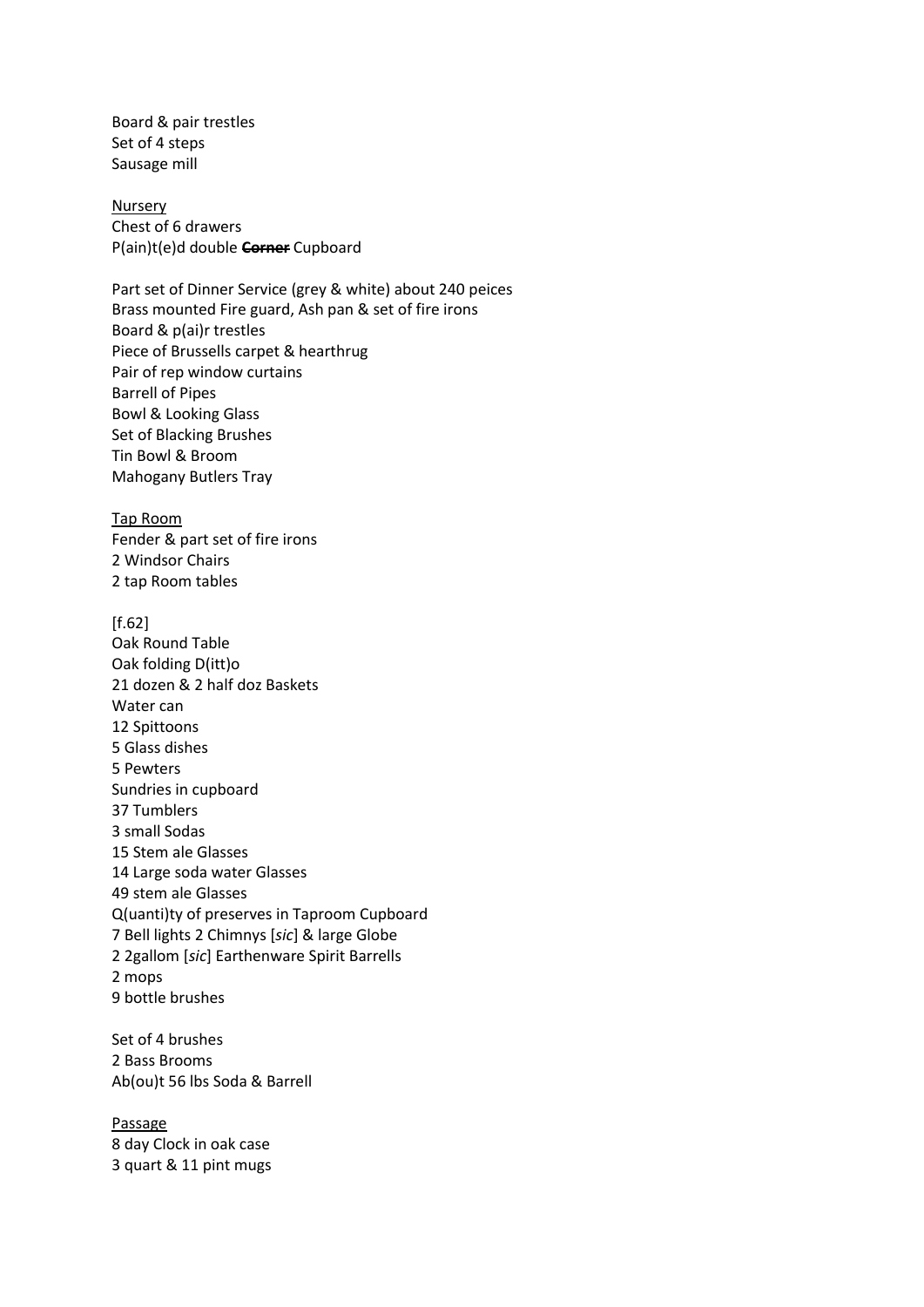Q(uanti)ty of pipes 22 Spittons [*sic*] 6 D(itt)o 4 Mats & 2 Cocoa nut Door mats Bronze Umbrella stand

**Office** 

3 stained deal paper Holders 2 tin Invoice Holders Stained Book shelf 2 Ambergs patent letter files

[f.63]

Copying press Deal office stool Earthenware filtering funnell & small D(itt)o Letter Rack 3 tasting Glasses Fire Proof iron Chest Canvas Paper Bag 4 Brackets 3 boxes harness paste 7 " polishing paste Mahogany office desk with Drawers Floor Cloth to Room Staple press Nest of 40 p(ain)t(e)d shelves Deal office stool 4 Gallon Copper Measure 2 Gallon 2 1 Gallon D(itt)o 2 ½ Gallon D(itt)o 3 Bill Files

Large Inkstand & 2 small D(itt)o 6 wax pots, 1 wax ladle Shyes Hydrometer in box

Room Adjoining Office P(ain)t(e)d Chest of 5 drawers Dimity window Curtain P(ain)t(e)d dressing table & drawer Part service Slop Pail (tin Lail) [*sic*] P(ain)t(e)d deal Cupboard with 4 shelves Carriage rug

Larder Set of standard scales & Weights with marble hand by Day & Millward Glass dish Q(uanti)ty of pie dishes & Meat D(itt)o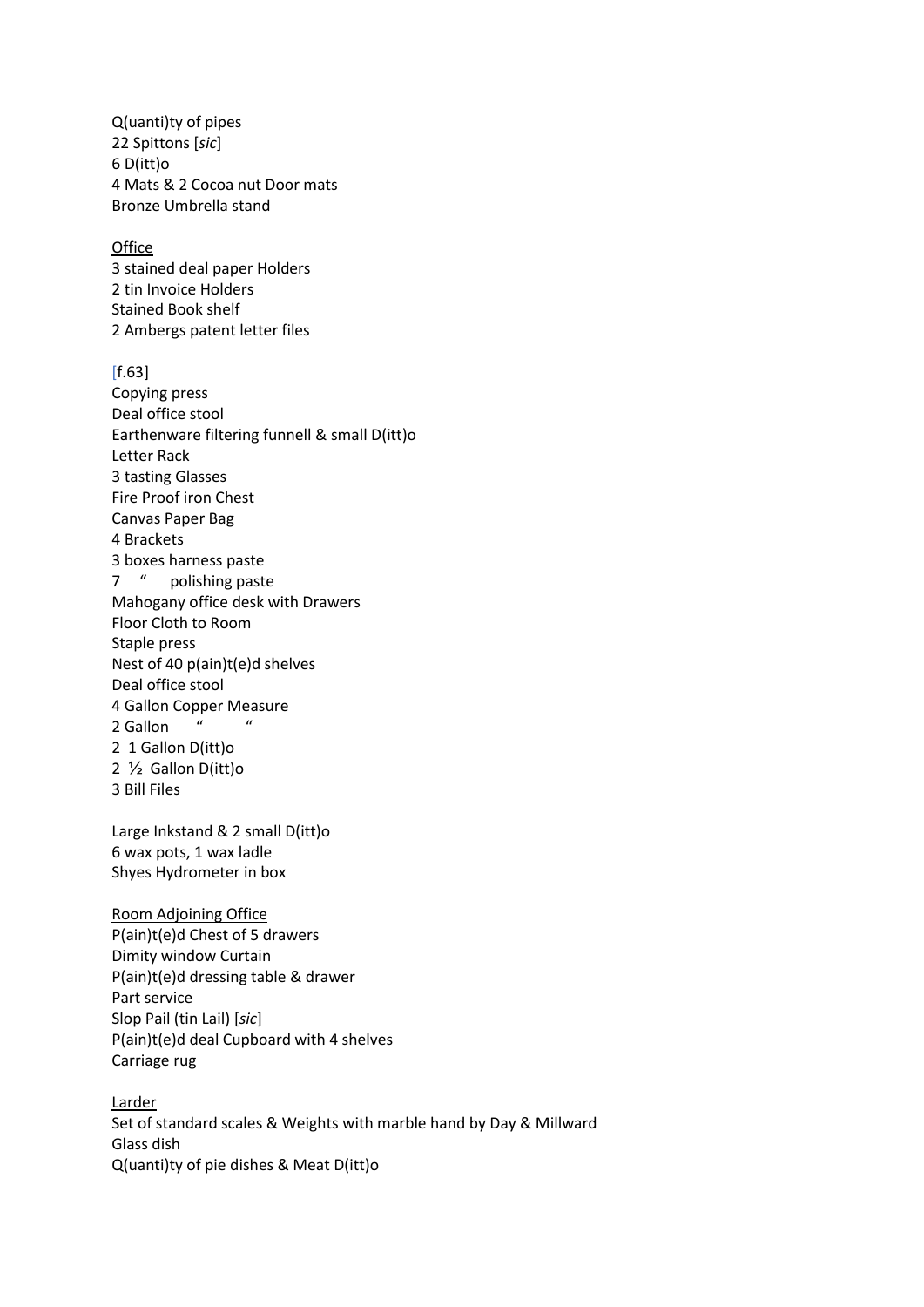[f.64] Parraffin Lamp 2 sets of steelyards 2 Brown Jars Large salting Lead 5 brown pans Salting Lead Salting Cistern with wire Top Lead in stand (salting) Deal chopping form

#### Carriages

Circular fronted Brougham lined with morrocco, with lamps pole & splints, bar complete Circular fronted Brougham lined with Morrocco, with Lamps cushion pole & splinter bar complete by Wyburn

Dog Cart with Cushion & back board complete by Mead Dog Cart with Lamps Cushion & back seat Circular fronted luggage Brougham lined with morrocco

**Ostelry** Check Hood 2 straps Collar & Pad 2 Head Collars Q(uanti)ty of odd harness Post Boys Clothes Old Rug 2 Cushions Large side saddle Donkey D(itt)o Deal form Deal Dresser & 3 Drawers

[f.65] Knife Board Q(uanti)ty of spanners Oil Tin & sundries 2 sieves & 2 measures Double partition cornbin Watering Pot Iron Carriage Jack P(ai)rs of Carriage Lamps

Pig Sty 10 ft iron Pig Trough

Loft Bean mill by Ransome & Galv(anise)d Skip Hay Rake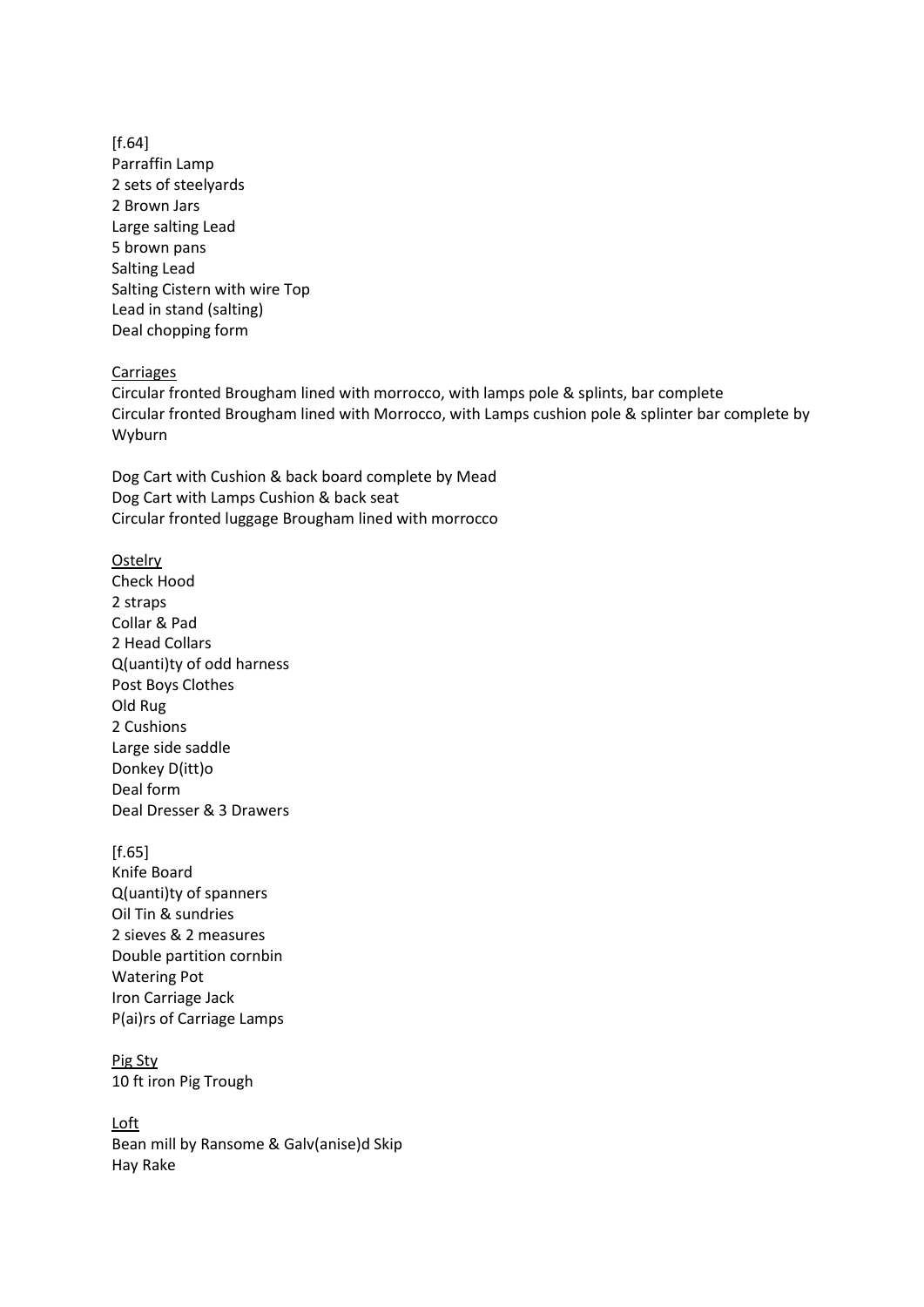Chaff Barrell & 2 Tubs 2 double painted Corn Bins Chaff cutting machine by Roberts

2 sacks Sewer & Measure 13 Step Ladder ½ Measure & Skip

Yard Iron Furnace Wheelbarrow 10 step Ladder under Hovel Malt cart on iron arms with Copses complete Quantity of Hurdles in Loft Barrel truck

Horses Bay carriage mare aged Bay horse aged Chestnut D(itt)o "Wigley" 8 yrs old

### [f.66]

Lower Stable Harness Room 10 p(ain)t(e)d stable Buckets Saddle Horse Iron for Cleaning bridles Harness room Store & Piping Coal Box &c 2 deal Forms Sieve & 2 measures Barrel

Three Stall Stables 3 leather head stalls 3 sets of horse clothing with rollers &c Dandy Brush, 2 Brushes, Comb, Sponge &c Galv(anise)d Skip

Harness Room Set of Brass mounted trap harness Set of malt Cart Harness Set of single brass m(oun)t(e)d Trap Harness D(itt)o Set of Double D(itt)o D(itt)o (plated) 2 Riding saddles 3 double rein Bridles 1 D(itt)o 1 single Rein D(itt)o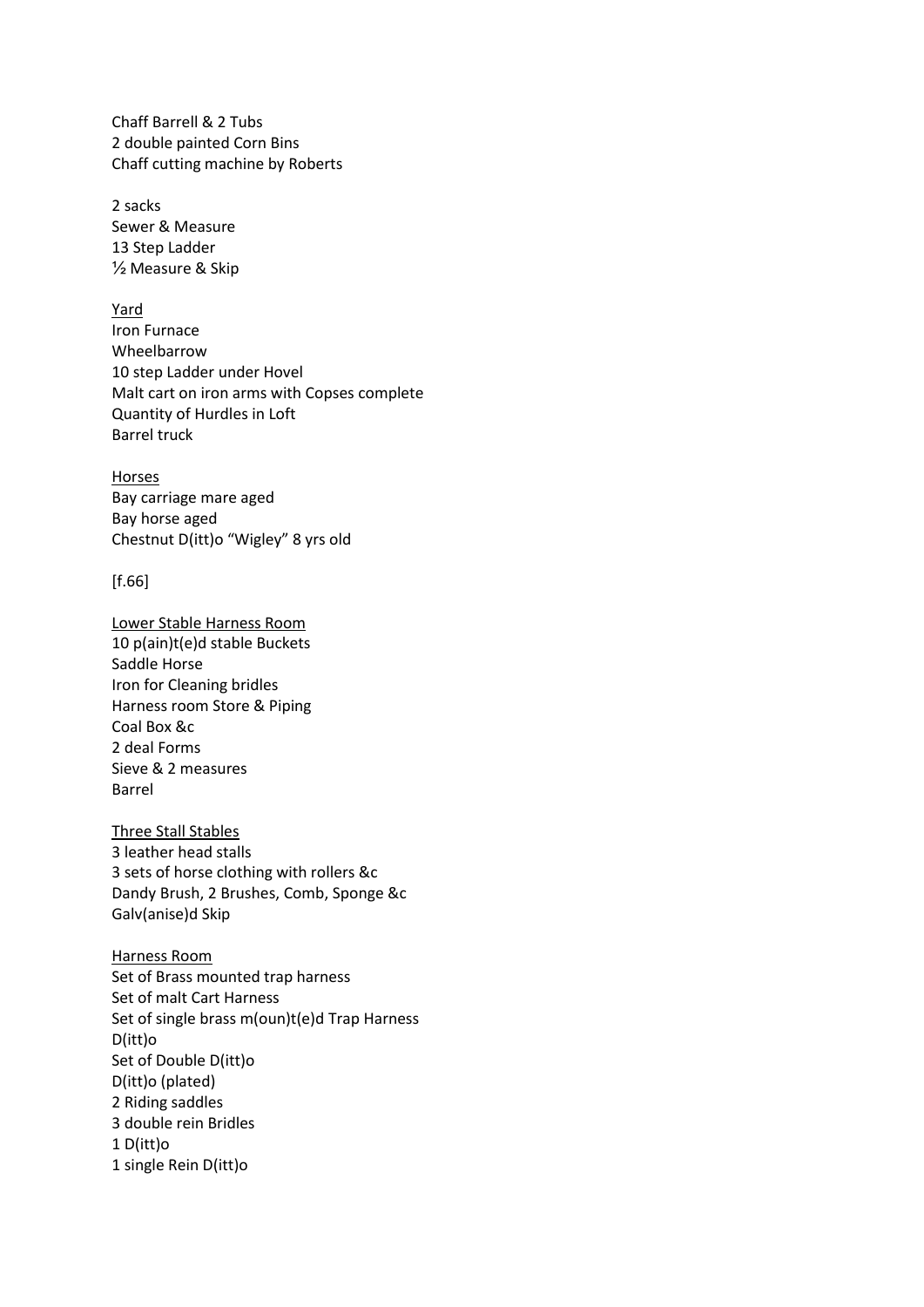Part set of trap Harness Pair of stirrup irons Snaffle & Curb Bit Iron Bit & Stirrup iron Cleaner 3 P(ai)rs of extra pole straps Wool mat Horse Rug Deal Chest Sundy [*sic*] mats & carpets Coal Box & Shovel

 $[f.67]$ Iron Fender & Poker Deal form Deal Saddle Horse 3 Saucepans Set of Blacking Brushes 3 Girths

New 4 Box Stable Double Galv(anise)d Corn Bin Sieve & Pottle Measure

Boys Room Press Bedstead & Bedding Bedstead & Straw Mattress Small Dressing Table

### Dairy

Lead stand Table with marble slab Top Salting Lead Set of 9 folding steps 7 18 Gallon wine casks 1 9 Gallon D(itt)o Cheese Stand

Bottle House No 1 3 Bottle washing Tubs Bottle Rack & Bottles 3 2 dozen Partition Cases 2 Puncheons

#### Malt House

13 Step Ladder Malt Mill Complete by Bentall Set of 10 branding irons Cross cut saw [f.68] Columbian Stove & Piping D(itt)o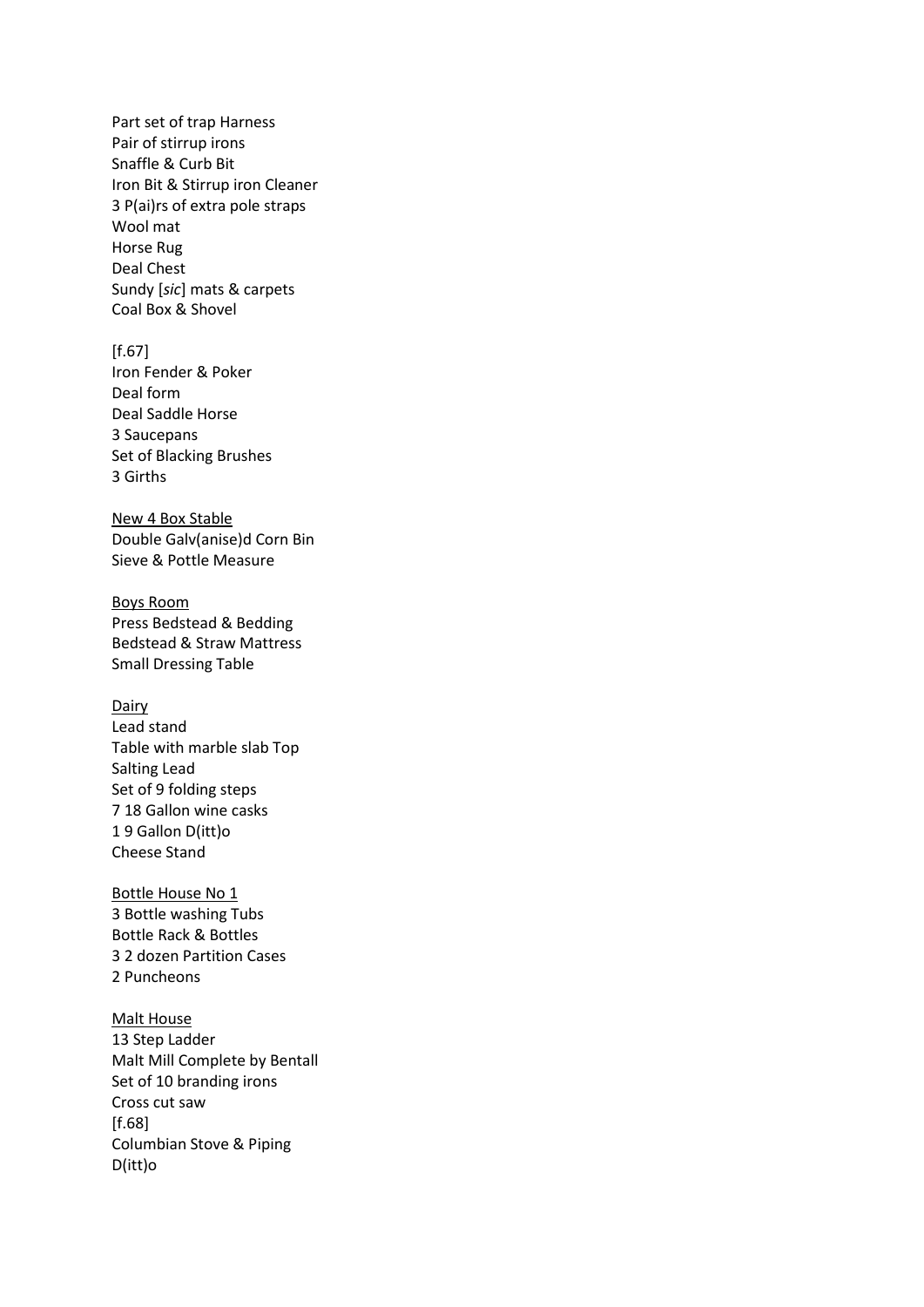Sieve Shovels Weighing machine & weights by Avery Malt scoop Galvanised can Working tools Stencil Plates & Brush Sackbarrow First Floor Malting Quarter cask 2 1 H(ogs)h(ea)d cask 3 36 gallon D(itt)o 6 10 " D(itt)o 2 Brandy H(ogs)h(ea)ds 1 Quarter cask 2 2 dozen partition Cases 4 cases Malting No 2 5 straw Bee hives 43 2 gallon jars 4 5 gallon D(itt)o 1 3 gallon D(itt)o 45 1 gallon Jars (wicker covers) 12 D(itt)o 17 ½ gallon D(itt)o Malt Screen Hop Sieve 3 iron Hay Rakes Sundries Q(uanti)ty of Boxes & straw envelopes Saw Bench & Q(uanti)ty of Barrel staves Q(uanti)ty Lead Piping Bushel

[f.69] Screening Room Barley screen by Boby ½ Bushel measure Q(uanti)ty of paper Bags

Hop Room Q(uanti)ty of Bags Standard weighing machine & weights by Avery 2 14 lb Weights & 56 lb[?] 7 Hop covers

Back yard Old Fenneting [ferreting?] Bat & 2 sheets of corrugated iron Coal Peck & Shovel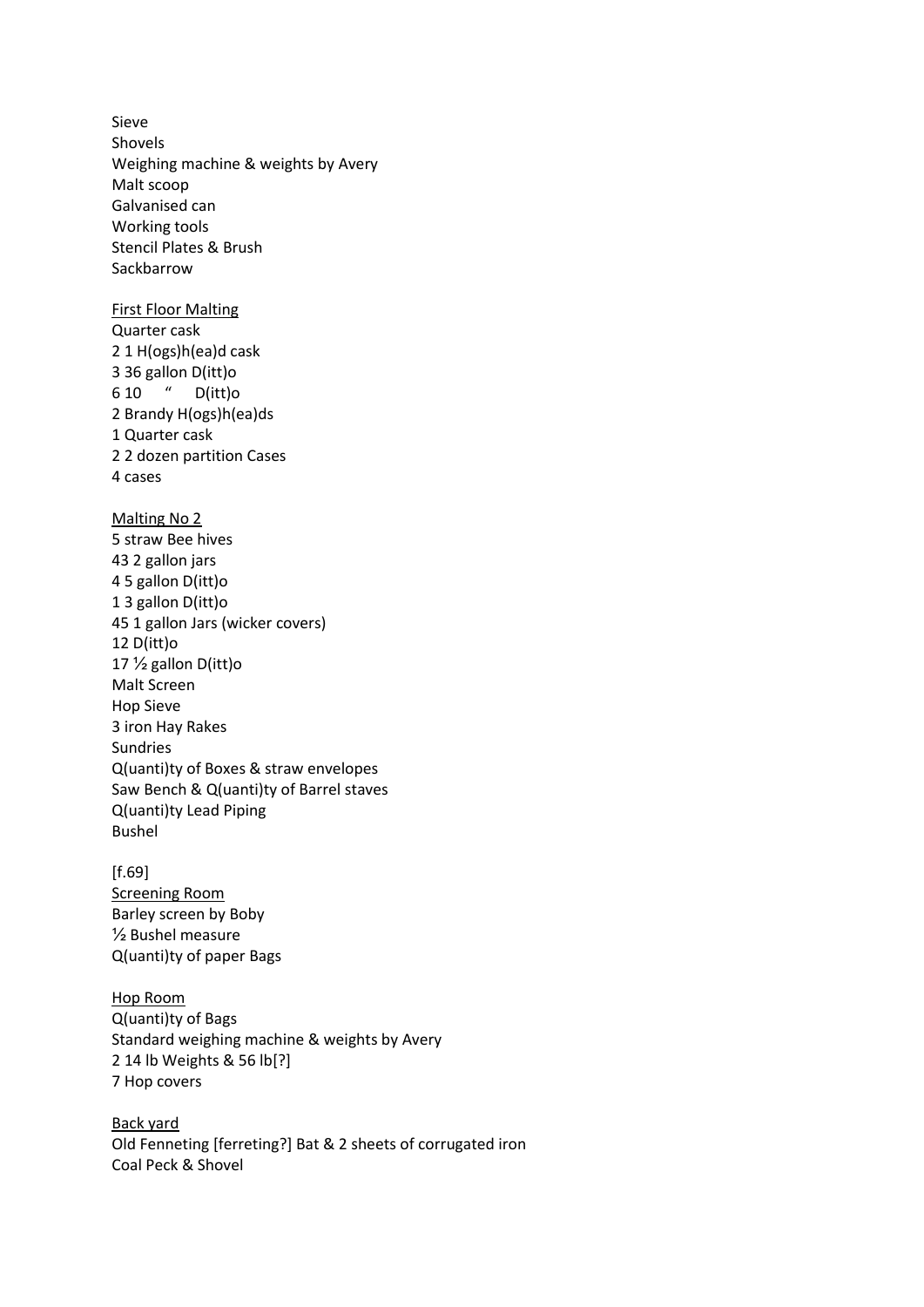Water Cart on iron arms & Gauntries Pair of Gauntries

25 round Ladder Crab winch chains & swings Sundries under Hovel Q(uanti)ty of Barrel staves Q(uanti)ty of old iron

Lower Back Stables 12 step Ladder Rain water Butt Galv(anise)d skip & stable bucket

Coach House Circular fronted \pair[?]/ Brougham with lamps &c complete Deal Saddle Horse Pitch Kettle

Saddle Room P(ain)t(e)d deal Cupboard Deal Corn Bin Small Barrel [f.70] Deal saddle Horse Deal table & form Coal Box, shovel & fender

Singeing Box 44 Firkins 6 H(ogs)h(ea)d casks 2 Quarter Casks 2 Claret H(ogs)h(ea)ds 3 quarter Port Casks 1 H(ogs)h(ea)d Brandy Cask 1 H(ogs)h(ea)d Whiskey " 1 H(ogs)h(ea)d Sherry " 4 Quarter D(itt)o Chaff Tub 1 4½ gallon cask

Brew House 12 stencil Plates Syringe & head screw

Paraffin Lamp Salters Spring Balancers Brewing Thermometer Saccharometer & Thermometer in Mahogany Case Small Mahogany Case & 2 Saccharometers 1 D(itt)o & Rule in D(itt)o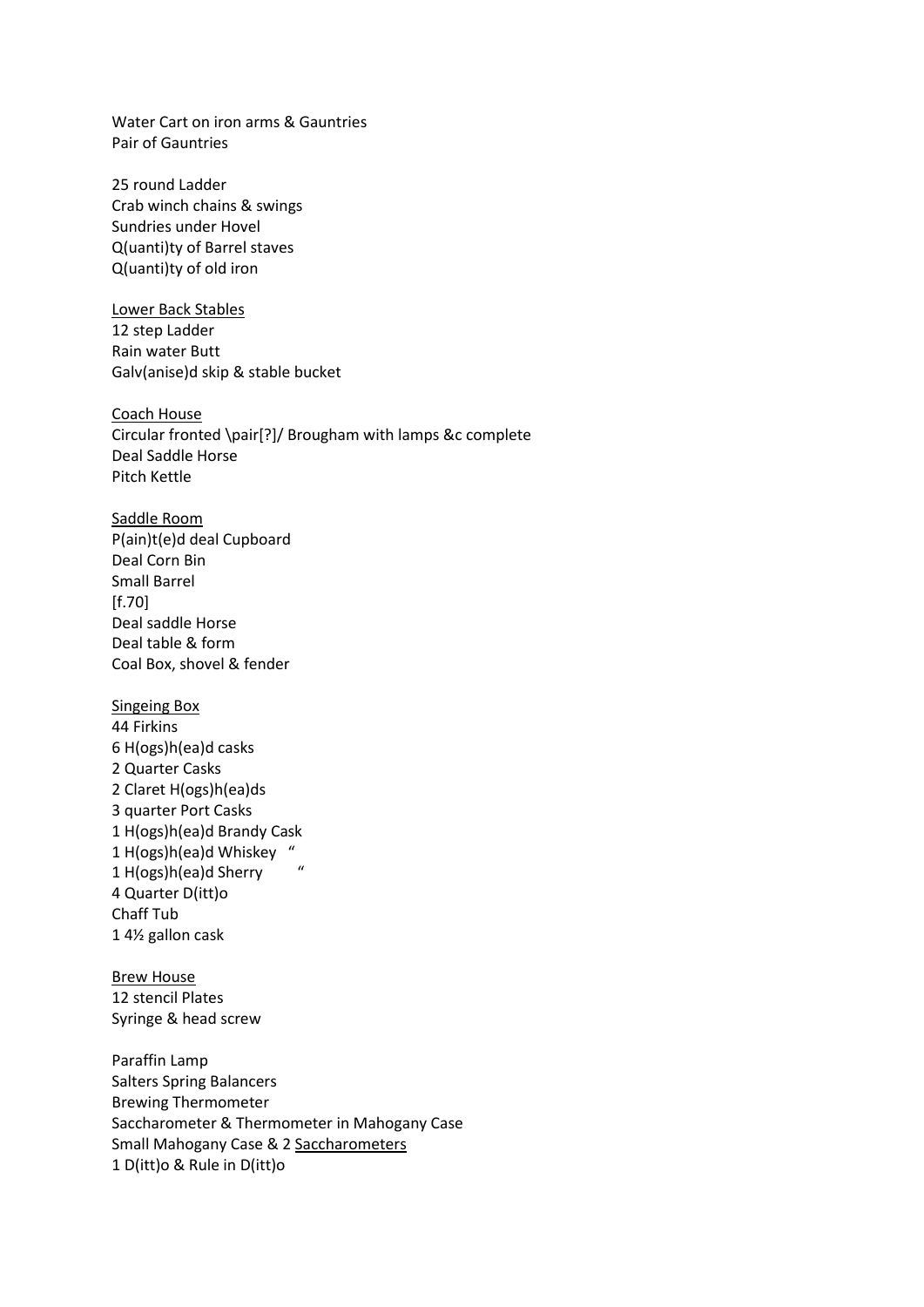Small deal Box Bound whitewashing brush, handskimmer, pail &c Lead Cistern 3 wood & 2 zinc Buckets Sundy [*sic*] sample Tins 2 Syphons Lawrences refrigerator complete 5 Sundy [*sic*] Brooms 1 H(ogs)h(ea)d cask Round Tub Q(uanti)ty of Bungs & Box  $[f.71]$ Sundy [*sic*] whisks Hop press on iron stand 3 lengths of copper racking Pipe Bag of Cask cleaning paste Copper bowl funnel Hammer driver, 3 barrel brushes & Bung Borer 2 tin Cowls 2 adzes, chisel & Cork Box Small cupboard & sundy [*sic*] shelves Brass Union 3½ Brewing Plant Complete 2 fermenting Tubs Copper Attemporate (cost) No 3 fermenting Vat Rouser 5 step Ladder Large Yeast Skimmer Underback & [blank] feet of Copper Piping 11 step Ladder to 1<sup>st</sup> floor Brewhouse

First Floor Brewhouse Cold Back with [blank] feet of Galv(anise)d Piping & 2 High pressure stop Cocks Cooler Hop Strainer & cast iron plates (cost) 4 mashing oars Sample Tin with handle Mash Tun Thermometer Mashing Machine by Whitlock & Smales including 2 Lengths of Copper Piping Mash Tun cover with cast iron Bottom (Coxill) [f.72] Close-wery[?] Sprarger (cost) Iron shovel & cylinder rake Length of Hose & Copper Nozzle Deal Beer shoot [chute?] 9 step Ladder to 2<sup>nd</sup> floor 4 lengths of Hose 1 D(itt)o with Copper Union Skip Length of hose & gun metal Union & Cock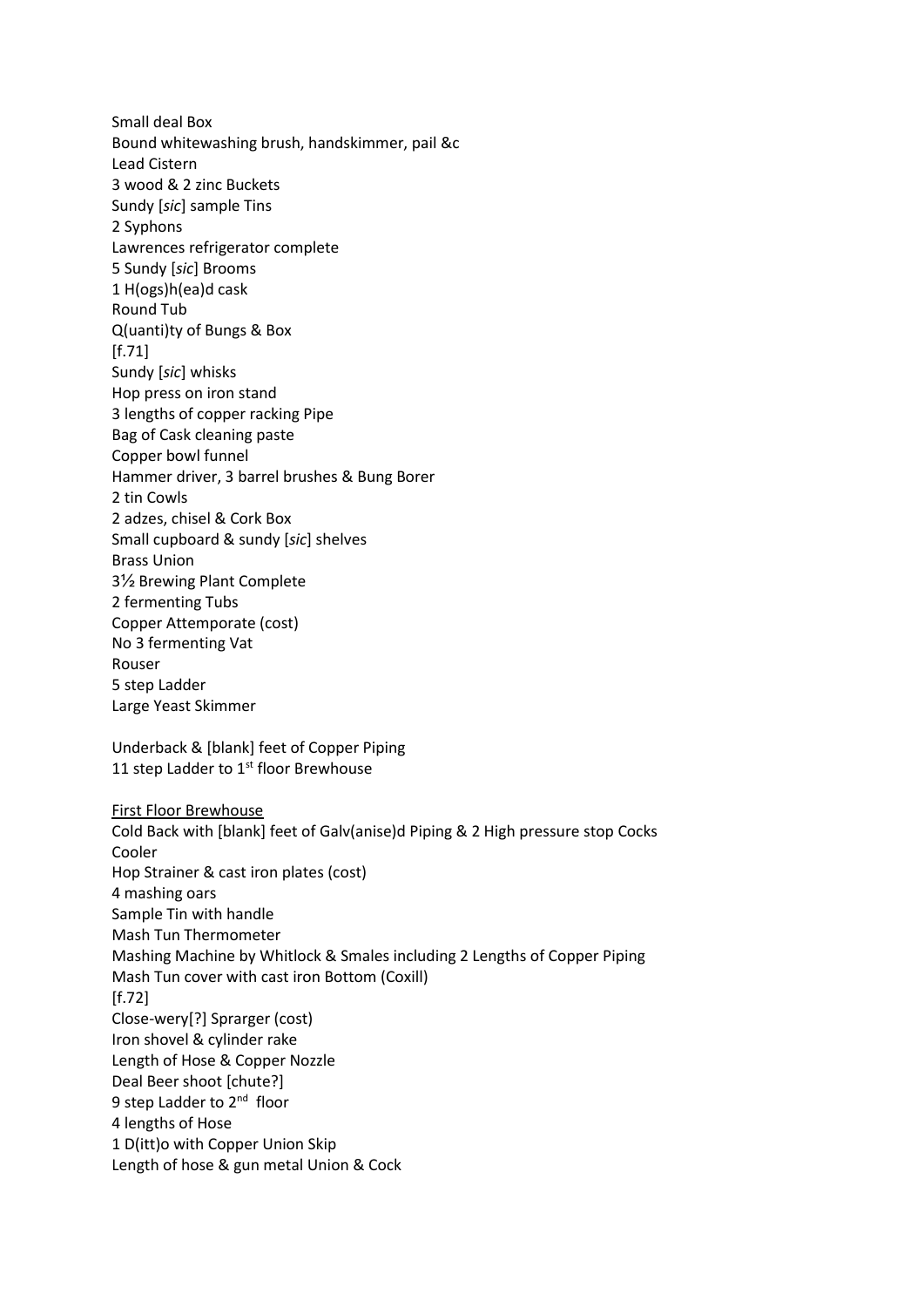Brewing Pump (Jigger works) Tin Can Chair & Sewing Horse Malt Hopper & Shoot [blank] feet of Galv(anise)d Piping Hop Bag Thermometer Large Brewing Copper 324 gallon (9 Barrel) Grate &c

### 185 gallon D(itt)o

Yard P(ai)rs of Hog Buckets, Skip & yoke Length of lead piping

#### Washouse

5 washing Trays Small Table Tin Pail & Bowl Small Cask

### **Laundry**

2 Tables on Trestles 2 windsor chairs Box mangle 3 fold airing Horse 2 2 fold D(itt)o Iron stove & piping [f.73] 5 flat irons & stand Coal Box Washing Tray & Ironing board Coal Hod

## Garden

Bench & iron vice Q(uanti)ty of Pot Boxes & Sundy [*sic*] Garden Tools Box clippers, wire netting & watering can 2 Thermometers Sundy [*sic*] Tools Sundy [*sic*] strawberry tiles Garden Produce

#### Linen

- 4 doz sheets
- 10 " chamber towels
- 3 " Pillow cases
- 4 " Serviettes
- 2½ " Table Cloths
- 1½ " Toilet Covers
- 4 " Glass Cloths